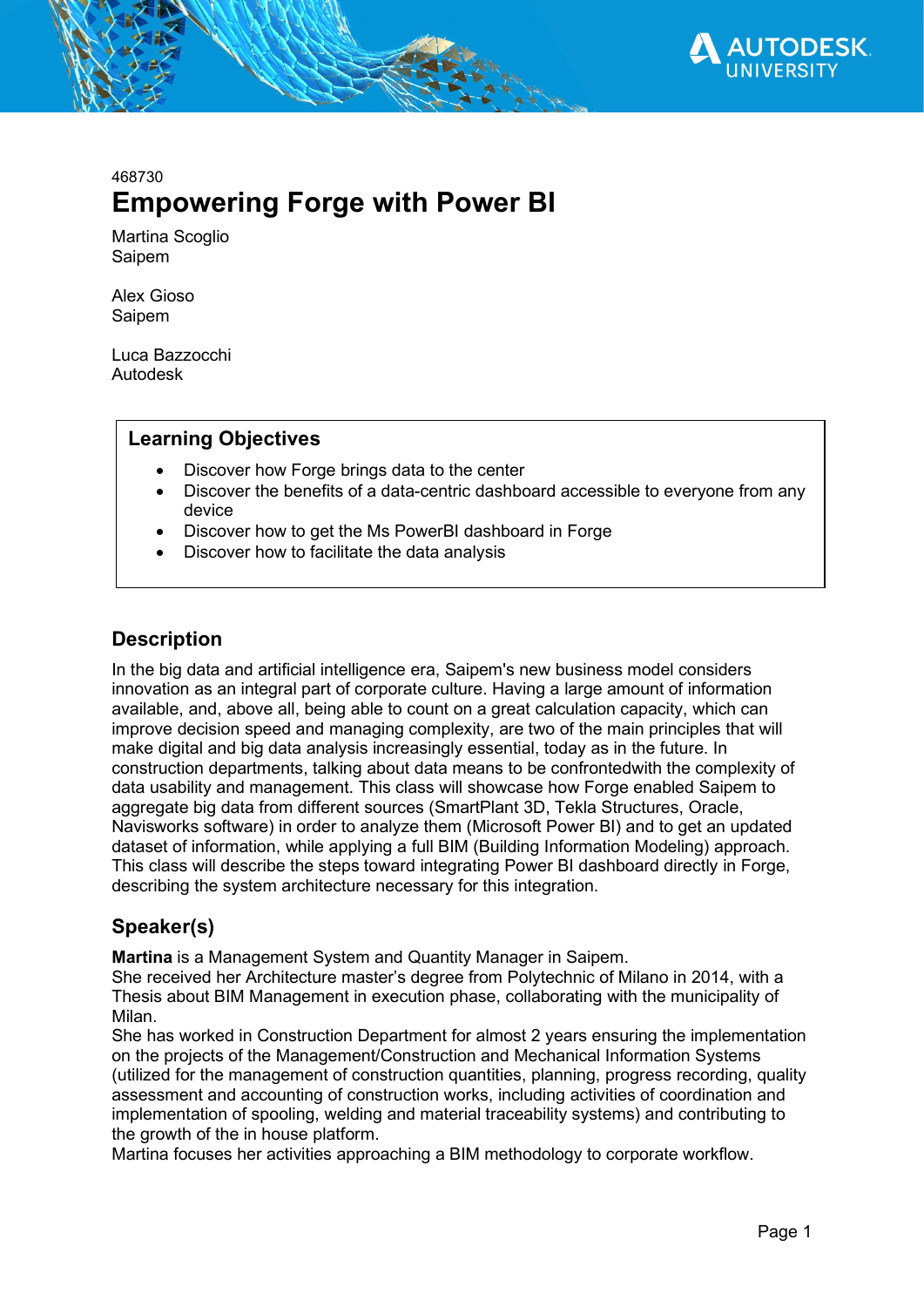

Alex is a Management System and Quantity Manager in Saipem. He has worked worldwide, in Construction for 10 years ensuring the implementation on the projects of the Management/Construction and Mechanical Information Systems (utilized for the management of construction quantities, planning, progress recording, quality assessment and accounting of construction works, including activities of coordination and implementation of spooling, welding and material traceability systems) and contributing to the growth of the in house platform. During the last few years, Alex focused his activities mainly forging a data-centric approach to the Saipem data driven organization.

Luca is a Principal Solution Architect with the EMEA consulting group in Autodesk's Customer Success Organization. He received his Computer Science bachelor's degree from University of Genova, Italy. He has worked in IT as a consultant for the past 20 years, in EMEA and in North America countries, covering different roles and moving from pure software development to solution design and implementation, from gathering requirements to final delivery. Luca joined Autodesk in 2008 based in Italy, he is now working in Europe, where he has been designing and implementing solutions for several Autodesk customers in the AEC and MFG industries. During the last few years, Luca has focused his activities mainly on BIM, Collaboration and Data Management domains, working close to customers to define and implement the technology platform that supports their needs. Luca also started to work with Forge in the early days, and he has been working with the platform for the past 5 years.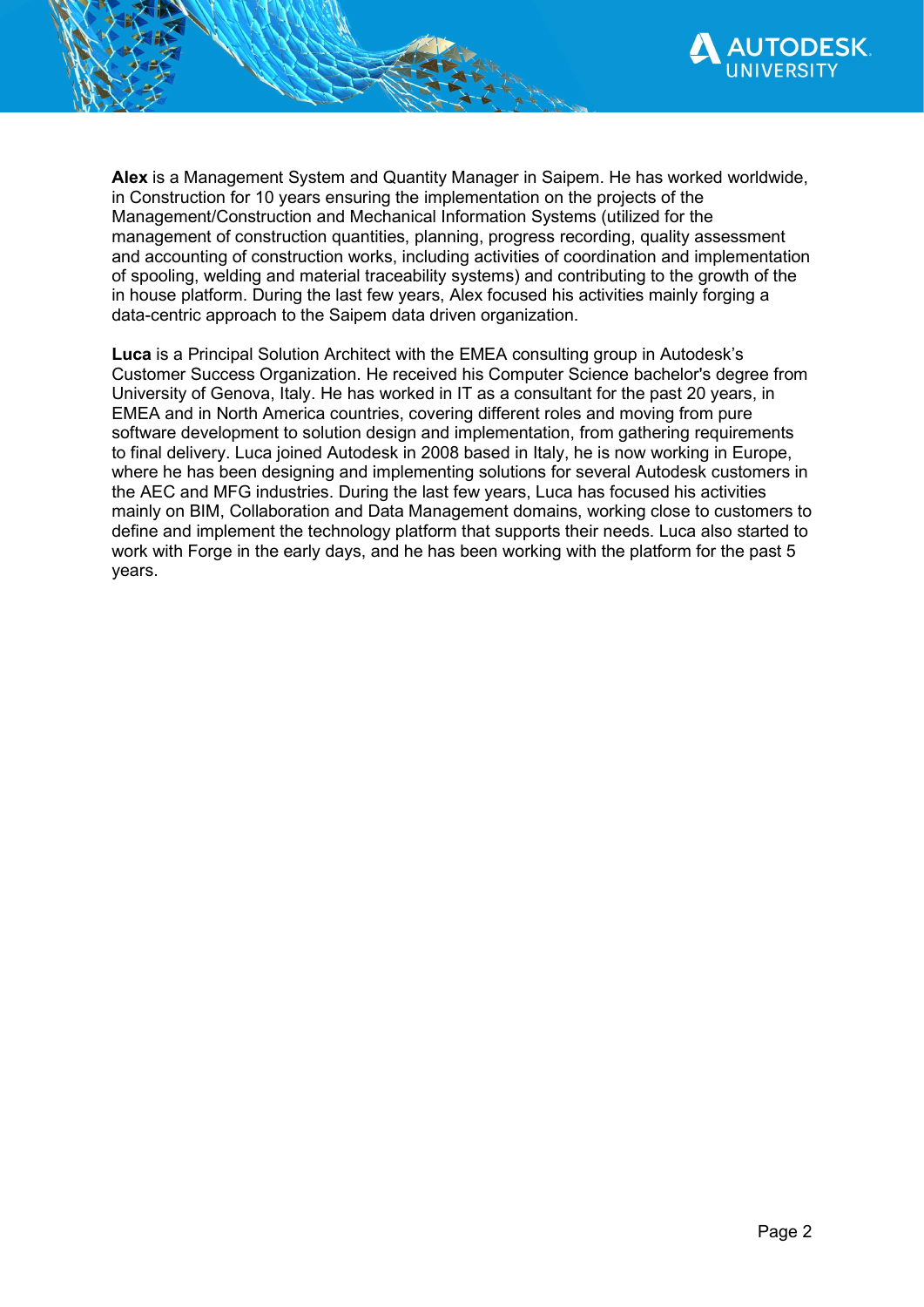

## Saipem

Headquartered in Milan, Italy, Saipem is a global leader in drilling services, as well as in the engineering, procurement, construction, and installation (EPCI) of onshore and offshore pipelines and complex projects for the oil and gas market. The company is particularly competent at operating in harsh environments, remote areas, and deep water. Providing a full range of services with EPC and/or EPCI contracts on a "turn-key" basis, Saipem also has distinctive capabilities and unique assets with highly technological content.

Among Saipem's goals is to optimize data flows between its people and processes. The customer's Project Managers need support in the decision-making process—and are seeking a tool that can aggregate information from different sources and relate that data in a usable way. In collaboration with Autodesk Consulting, Saipem has developed the Data-Driven Construction Solution to implement a data-centered BIM (Building Information Modeling) dashboard. The solution is able to handle multiple models, authored by Saipem and Contractors, and to aggregate data coming from different data sources (e.g. SmartPlant Foundation, Oracle, Microsoft SQL Server, Navisworks, and others). These data sources are integrated into a unique environment, orchestrated by Forge, which is the Autodesk cloud-based development platform.

The journey of this solution began in 2017, with the name of Project Data Visualizer, and evolved over the years enhancing its capabilities, expanding features and engaging a higher number of stakeholders. If interested, you can refer to the following two AU Classes to see the solution evolution:

- Reducing Decision-Making Time with a Forge-Based BIM Dashboard: The Saipem Experience (Industry, Talk, Autodesk University 2018)
- Construction future Aggregating and analysing data using Forge and BI platforms (Industry Talk, Las Vegas 2019)

The adoption of the Data-Driven Construction Solution allows Saipem to overcome issues related to data communication, by increasing collaboration between stakeholders, and helps saving time and facilitating the decision-making process.

Over the years, to further enhance the solution, Saipem decided to add and extend functionalities of Data-Driven Construction Solution by integrating it with Autodesk BIM 360 Docs Platform and more analysis tools. The solution helps to evaluate construction site status and progresses, to support the adoption of the Advanced Work Packaging (AWP) methodology and to enhance the reporting functionalities by integrating Microsoft Power BI dashboards.

## Session Details

This session is delivered in the form of an Industry Talk of about 45 minutes, during which the speakers will describe their experience in defining a solution that supports different stakeholders to easily review and understand the current status of projects, relying on a data-centric dashboard, accessible to everyone and from any device.

The session aims to describe the reasons which led Saipem to take the specific decision as well as the role played by Autodesk Customer Success Organization Team.

After the overview of the business drivers and goals, the speakers will present some technical details, with particular focus on the role played by the Autodesk Forge Platform to link the models with the data coming from Microsoft Power BI reports, in support to the Advanced Work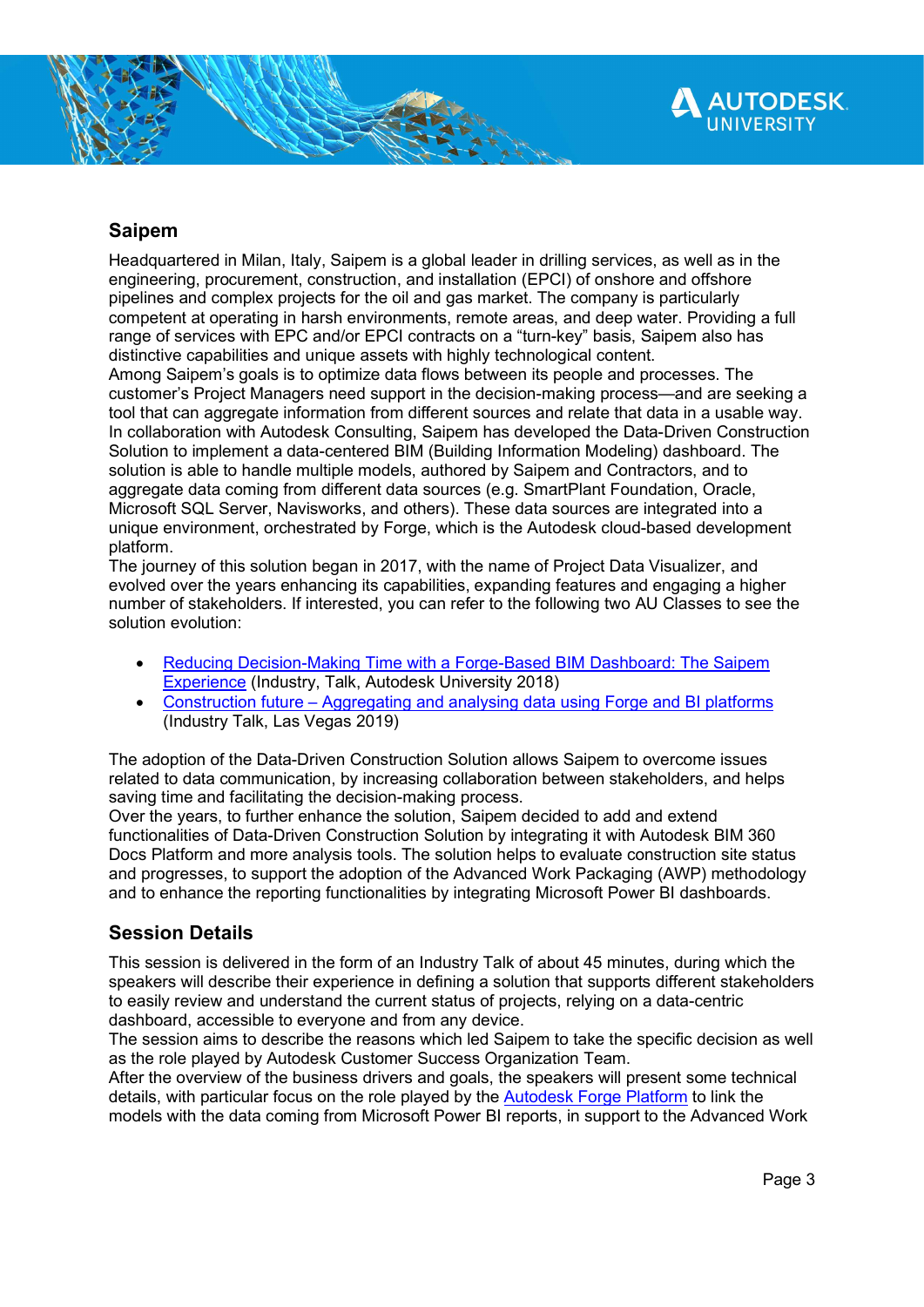

Packaging (AWP) methodology. Together with this key feature of the solution, the presenters will also describe how different disciplines models are presented and aggregated in the same instance of the Forge Viewer. Lastly, some other key technical features of the solution will be illustrated (for example the integration with Autodesk BIM 360 Docs, tokens management to leverage security, etc.).

The following is a deeper overview of the Learning Objectives of this class.

#### Discover how Forge brings data to the center

One of the challenges Saipem faced in the past, and is still facing to some extent, is the traditional approach to manage documents, rather than data.

There are many problems with a document-centric approach; the most common ones are the use of documents as databases, which ends up in the creation of data silos, the increased number of entry points for individual portions of data, and an almost not quantifiable amount of wasted effort and redundant processes.

In few words, the old document-centric approach led all departments involved in a project to rely on redundant emails, calls, folders, hundreds of different storage locations, siloed and inconsistent document databases, preventing a good and smooth collaboration.



DOCUMENT-CENTRIC APPROACH

Moving to a data-centric approach, gives the possibility of accessing data instead of documents in a seamless way, while being sure to always have access to the latest and most significant data and information. Transforming the internal processes from a document-centric model to a data-centric one has not been easy though; it required a huge commitment from different stakeholders, as well as changes in processes and workflows which, for many years, were accepted and fully adopted by all users.

The chosen approach was to start by identifying few disciplines at first (e.g. Piping and Structural), then the tools that are used to elaborate complex analysis related to costs, material availability, orders and scheduling, with the objective to try exporting this information to a database in an easy way.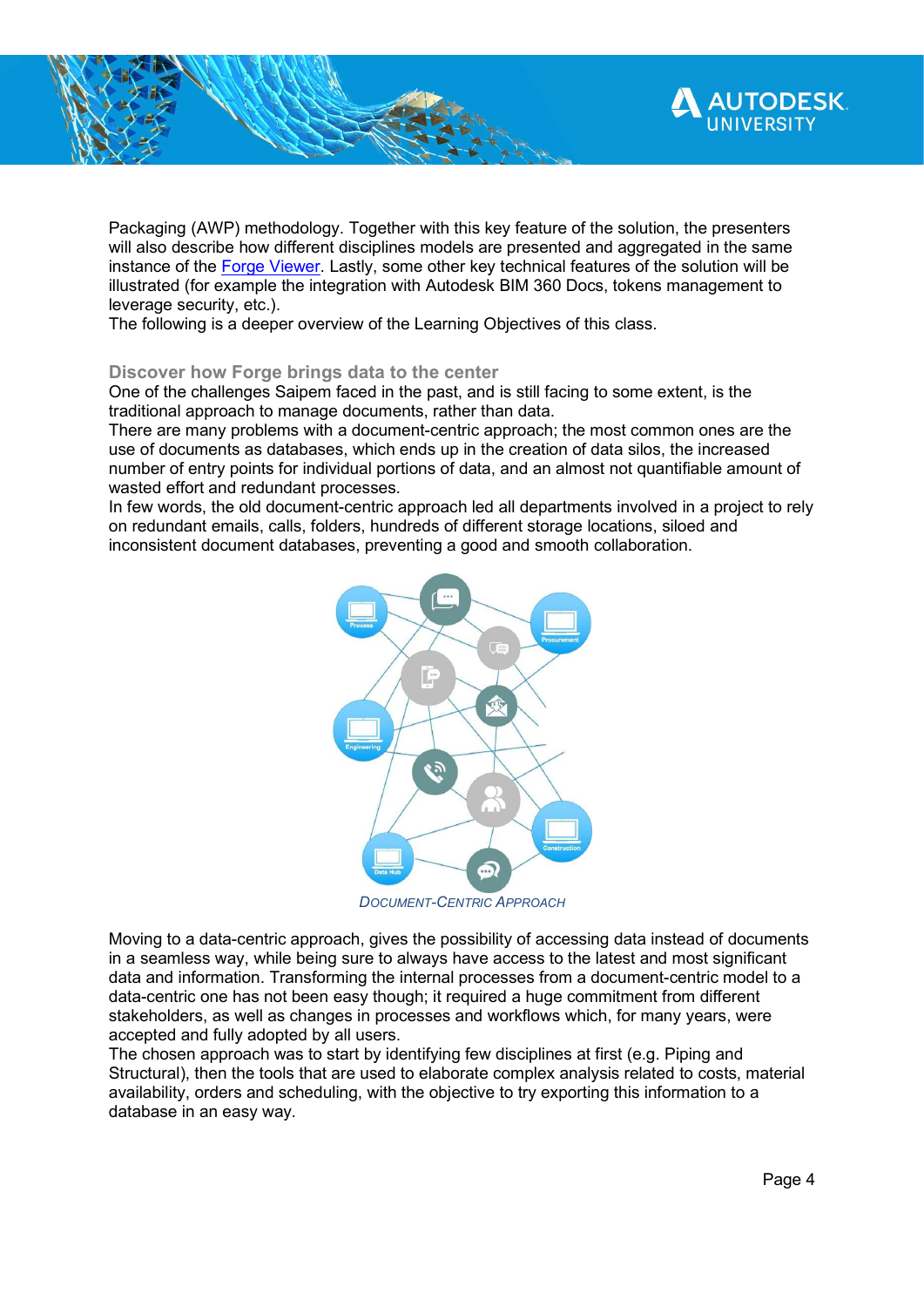

By leveraging Saipem internal initiatives, and thanks to the deep know-how and expertise of Saipem experienced engineers, data has been made available and usable in a central repository, which has been conceived with the active support of Autodesk Consulting.



To summarize, being based on one single version of the truth, a data-centric approach enables an optimized data flows between people and processes.

Once data has been made available, the next step has been to try linking it to model geometry, thanks to the Autodesk Forge Platform and a web solution accessing the platform APIs.

### Discover the benefits of a datacentric dashboard accessible to everyone from any device

The target users for this solution are mainly Project, BIM or Discipline managers who not necessarily have deep technical skills. Historically, the use of authoring tools, or even 2D or 3D desktop viewers, was to them a kind of showstopper. Moreover, understanding geometry and related information coming from other systems, both in a digital and paper-based format, was a very time-consuming task, that, most of the time, was the primary cause of headaches, mistakes and inaccurate analysis.

The new solution helped speeding up the decision-making process and data reporting by at least 30%. The solution also helped increasing data accuracy and easing daily-activities planning. Thanks to the new solution, the users can access all needed information already related to the model, from any device and everywhere, in an easy-to-use interface that doesn't require any specific technical skill.

#### Discover how to get the Ms Power BI dashboard in Forge

Integrating Microsoft Power BI reports into Forge allows users to move from a legacy system to a smart solution, for managing standard reporting and dashboards in a simple way, with the possibility to customize and to share them worldwide in any kind of hardware/device.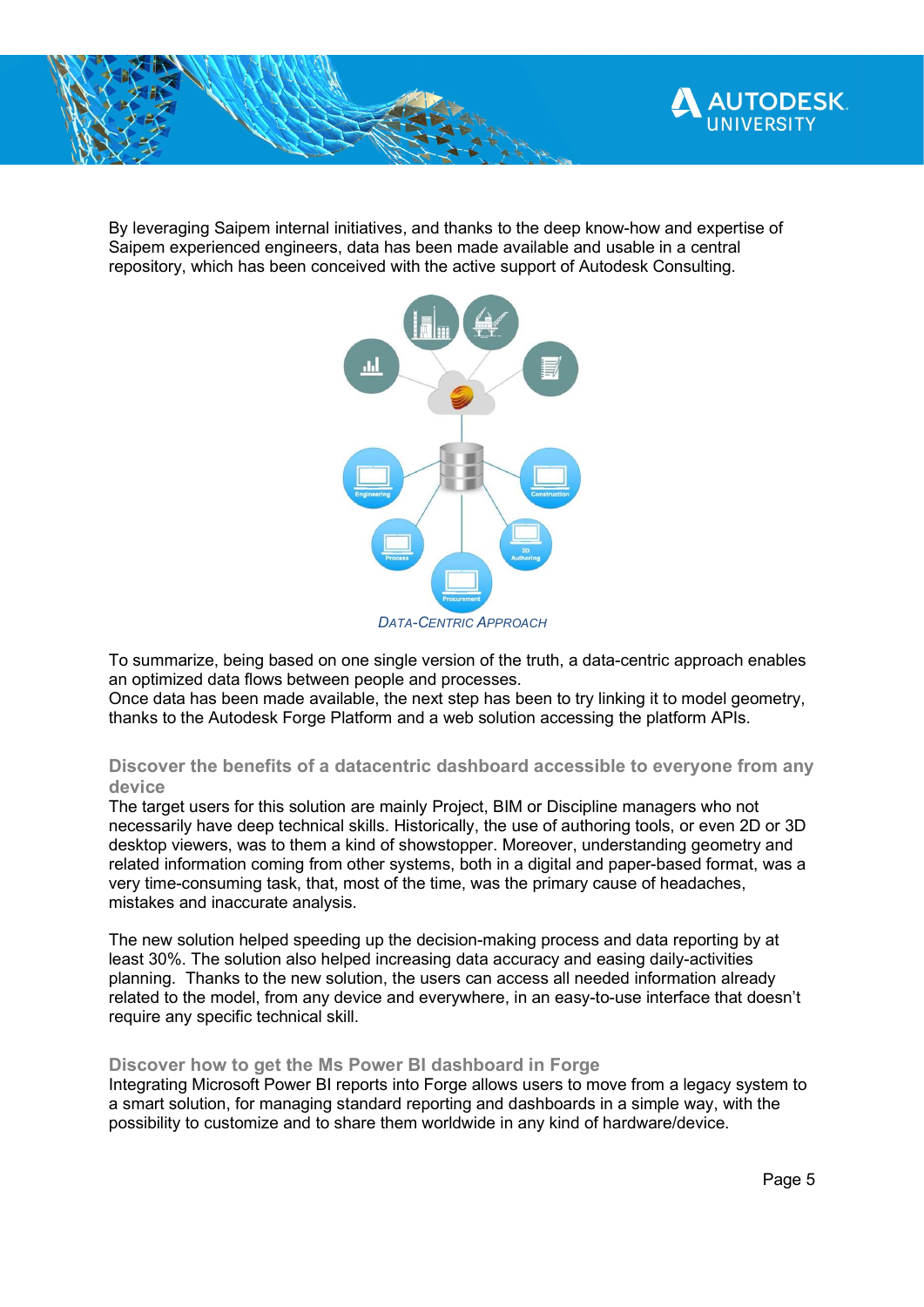

Microsoft Power BI is widely used in Saipem and integrates easily with the existing Forge solution, allowing to enhance analytics and reporting capabilities with few configuration settings. The various Microsoft Power BI dashboards used in Saipem collect data from the same data sources as the Forge Data-Driven Construction solution; therefore, to avoid duplication of work, such dashboards have been integrated with the Forge based application, embedding interactive visuals in the application in a smarter and more productive way. During the class presentation, we will focus on a couple of such dashboards with specific relevance for Construction Progress Information and AWP data.

Thanks to the solution, for an operator working on site, it is immediately clear if it is possible to install a rack or a spool thanks to the 3D visualization of the model, rather than having to use a printout list of materials.

Another important achievement is related to the standardization of Enterprise reports, enabling overview of project progresses on Construction Site (e.g. highlighting in the Forge Viewer all the welding to be completed, will give the possibility to sort all the information by material, unit, contractor or other topics, exploding all data as needed).



POWERBI DATA PRESENTED IN THE CONTEXT OF THE MODEL

In the figure above it is possible to see an embedded Ms PowerBI dashboard on the right, which controls the theming of the elements matching criteria set in the third bar,and displays element status accordingly in the Forge Viewer.

#### Discover how to facilitate the data analysis

As described in the previous paragraphs, one of the goals achieved since the very first release of the solution has been the possibility of linking information to geometry. Besides this, the most important achievement has been the possibility to validate the accuracy of the information coming from all systems, as well as the quality of the modelling and drawing process. Users begun to see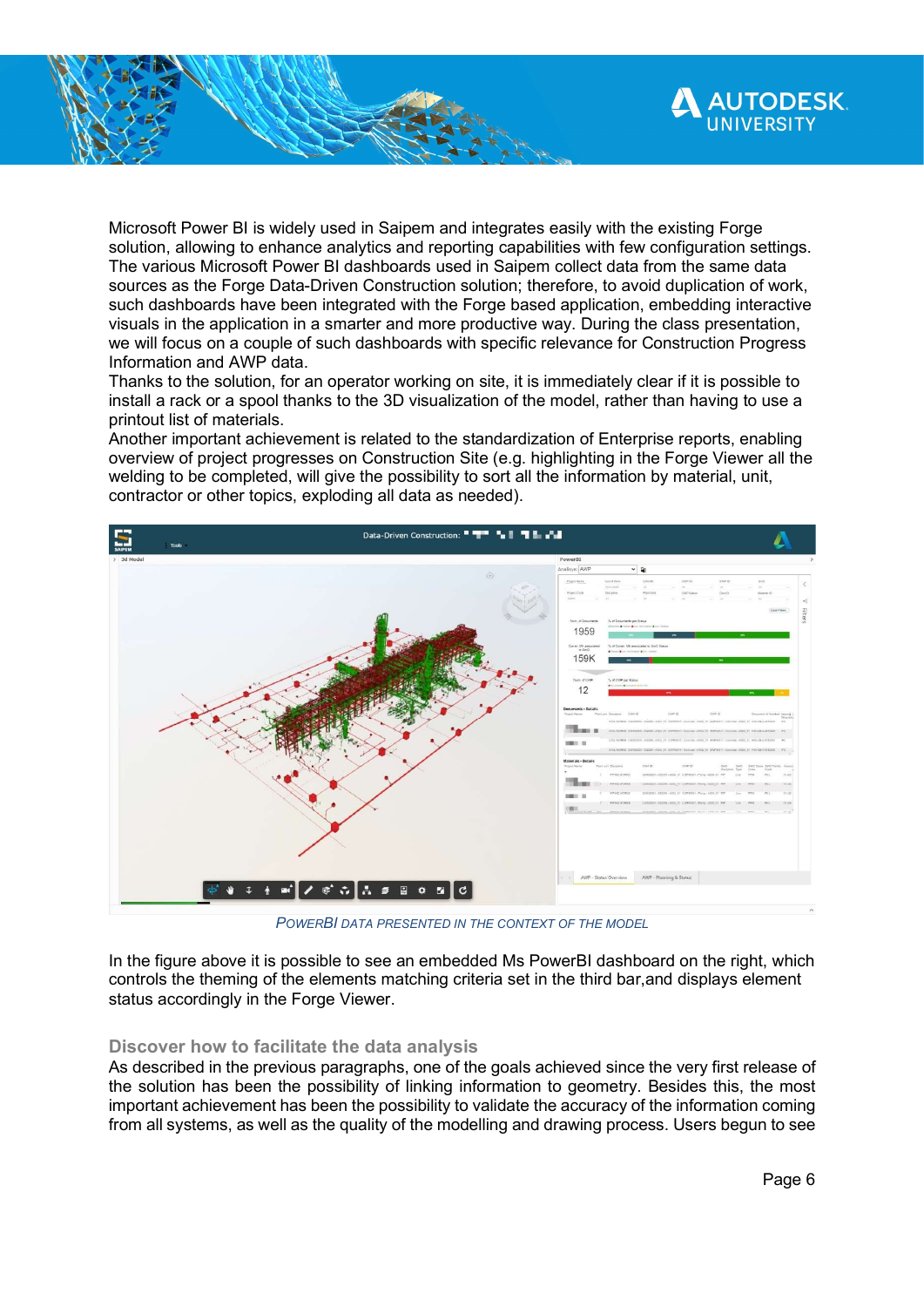

data represented in the context of the model thanks to Forge adoption, and they were able to see discrepancies between the different data, allowing them to take initiatives to identify and solve quickly such gaps. With the evolution of the solution, new objectives have been achieved, scaling it up with new components and involving new stakeholders. The solution is fully integrated with Autodesk BIM 360 Docs, who acts as the Common Data Environment and the repository for all the files. More than one model can also be loaded now in the same instance of the viewer, integrating information coming from different departments; as an example consider that for each area of a plant two types of model are currently managed, one with Engineering and one with Construction information, loading at the same time those models, more accurate analysis can be performed, for instance having detailed information on each element that has been erected on site.



SINGLE CONSTRUCTION MODEL LOADED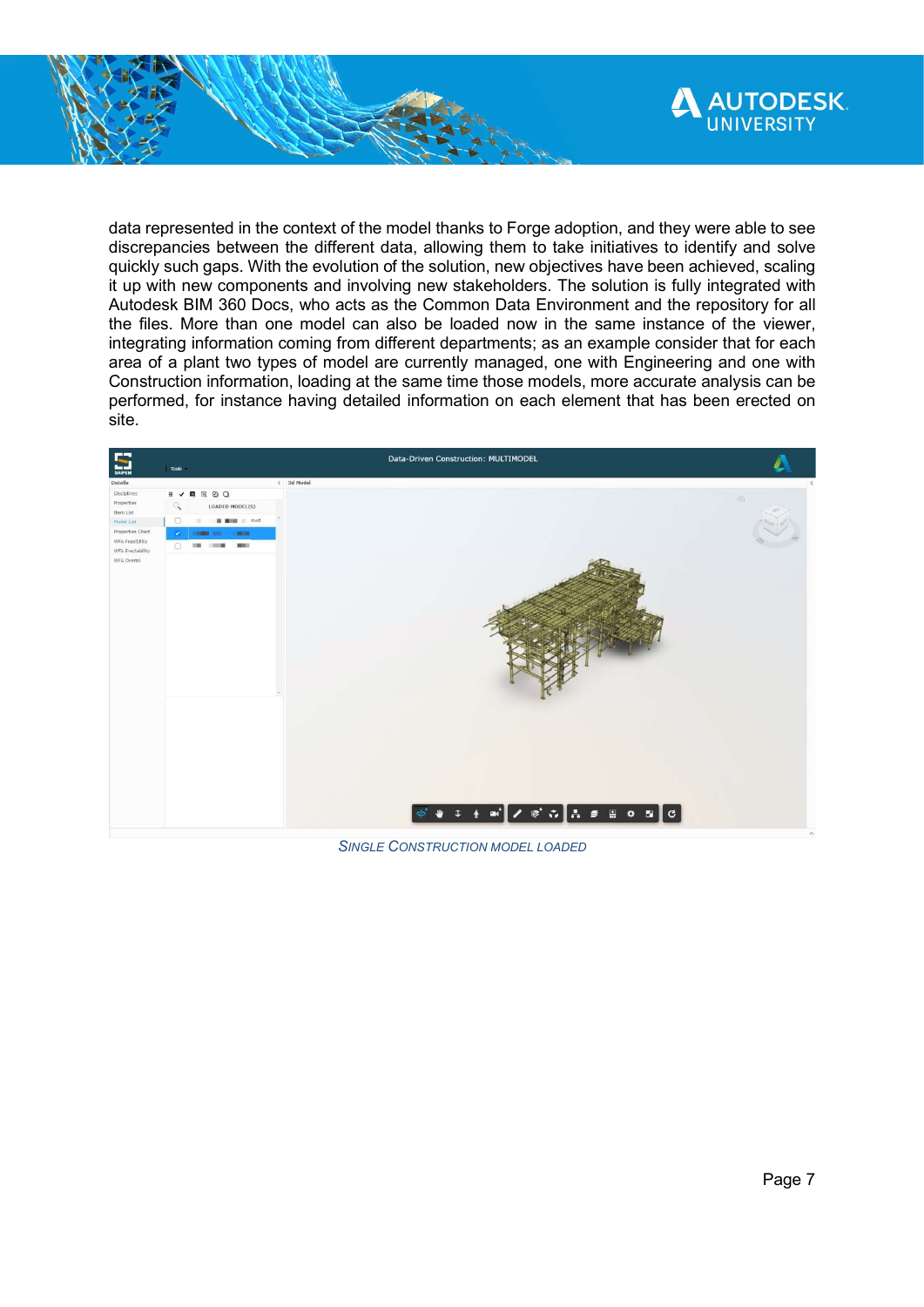



TWO CONSTRUCTION MODELS LOADED



WHOLE PLANT ENGINEERING MODEL AND PREVIOUS TWO CONSTRUCTION LOADED

Another aspect where the solution simplifies the analysis is given by the possibility of filtering view of the loaded model(s) based on the discipline they belong to. As an example, the following figure